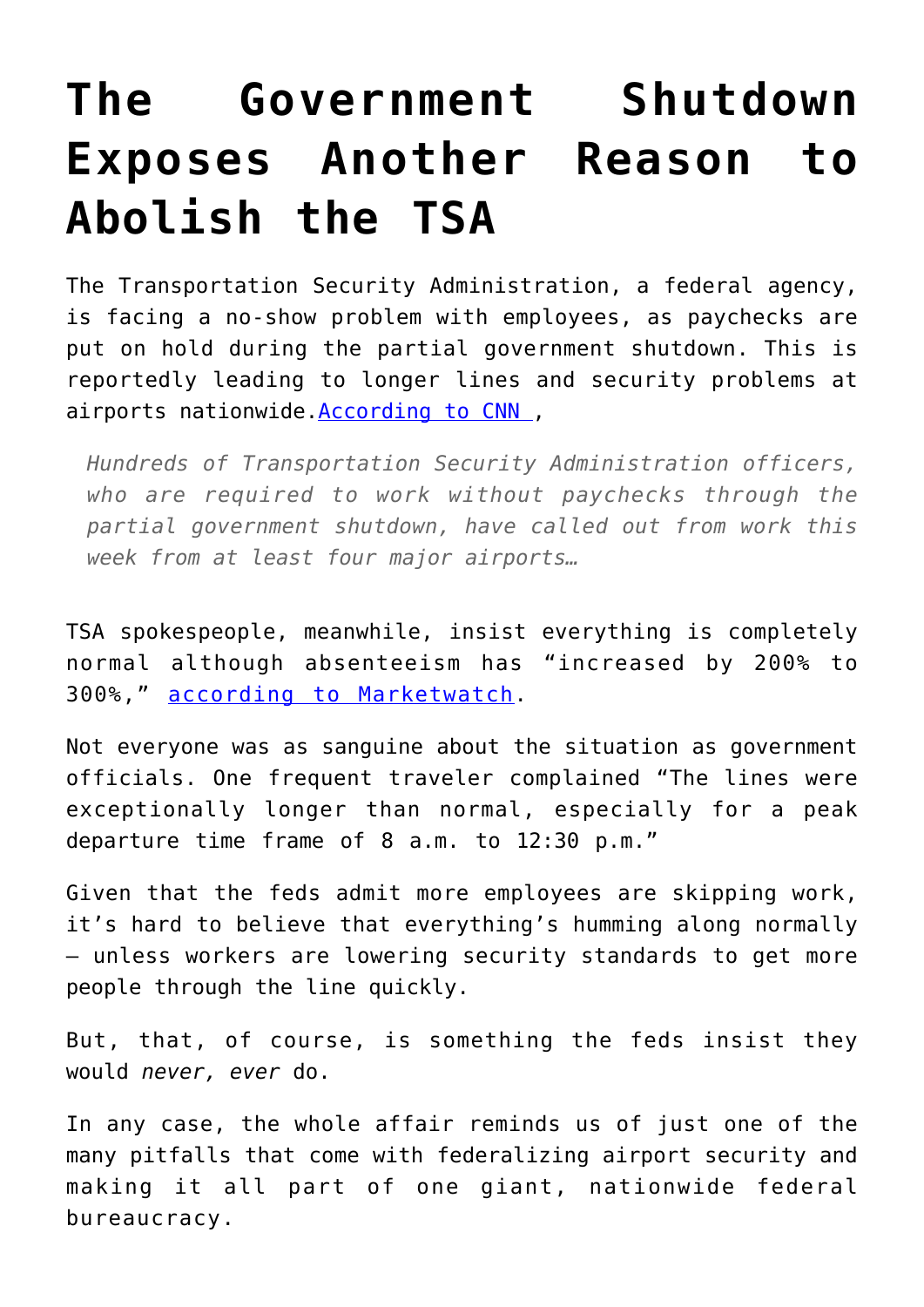TSA screeners are federal employees, and their salaries are paid out of a federal budget — of now [more than 7](https://www.tsa.gov/news/testimony/2018/04/12/examining-presidents-fy-2019-budget-request-transportation-security) [billion](https://www.tsa.gov/news/testimony/2018/04/12/examining-presidents-fy-2019-budget-request-transportation-security) dollars. [In fiscal year 2018](https://www.dhs.gov/sites/default/files/publications/TSA%20FY18%20Budget.pdf) , more than four billion of the TSA's 7.5 billion budget came from government appropriations, with the rest coming from fees on passengers and the industry. Since 2017, the Trump Administration has proposed to [increasing fees " to cover 75% rather than 40% of](https://www.usatoday.com/story/travel/columnist/mcgee/2017/03/29/airports/99744116/) [the Transportation Security Administration's costs."](https://www.usatoday.com/story/travel/columnist/mcgee/2017/03/29/airports/99744116/)[1](https://mises.org/wire/government-shutdown-exposes-another-reason-abolish-tsa#footnote1_b0h3cx8)

But even if the Trump Administration were to get its wish, the TSA would still remain a federal agency with federal employees, and a substantial of its budget would still come from federal appropriations.

In other words, the next time there's a government shutdown, we'd be looking, yet again, at a situation in which the entire nationwide system of airports would be affected because a tiny number of politicians in DC couldn't agree on a nationwide budget.

It doesn't have to be this way. Nor were things this way prior to the federalization of airport security in the wake of the 9/11 terrorist attacks.

Thanks to the George W. Bush Administration, airport security was federalized only two months after 9/11, with Bush proudly declaring at the time: "For the first time, airport security will become a direct, federal responsibility."There were federal regulations in place dictating how security was conducted, of course, but the employees and the funding were largely decentralized in how they were distributed and used.

As a result, a federal shutdown under a system like this does not mean that the employees won't get paid or that "nonessential" personnel are simply sent home.

## **The TSA Doesn't Keep Us Safe**

In response, supporters of the status quo are likely to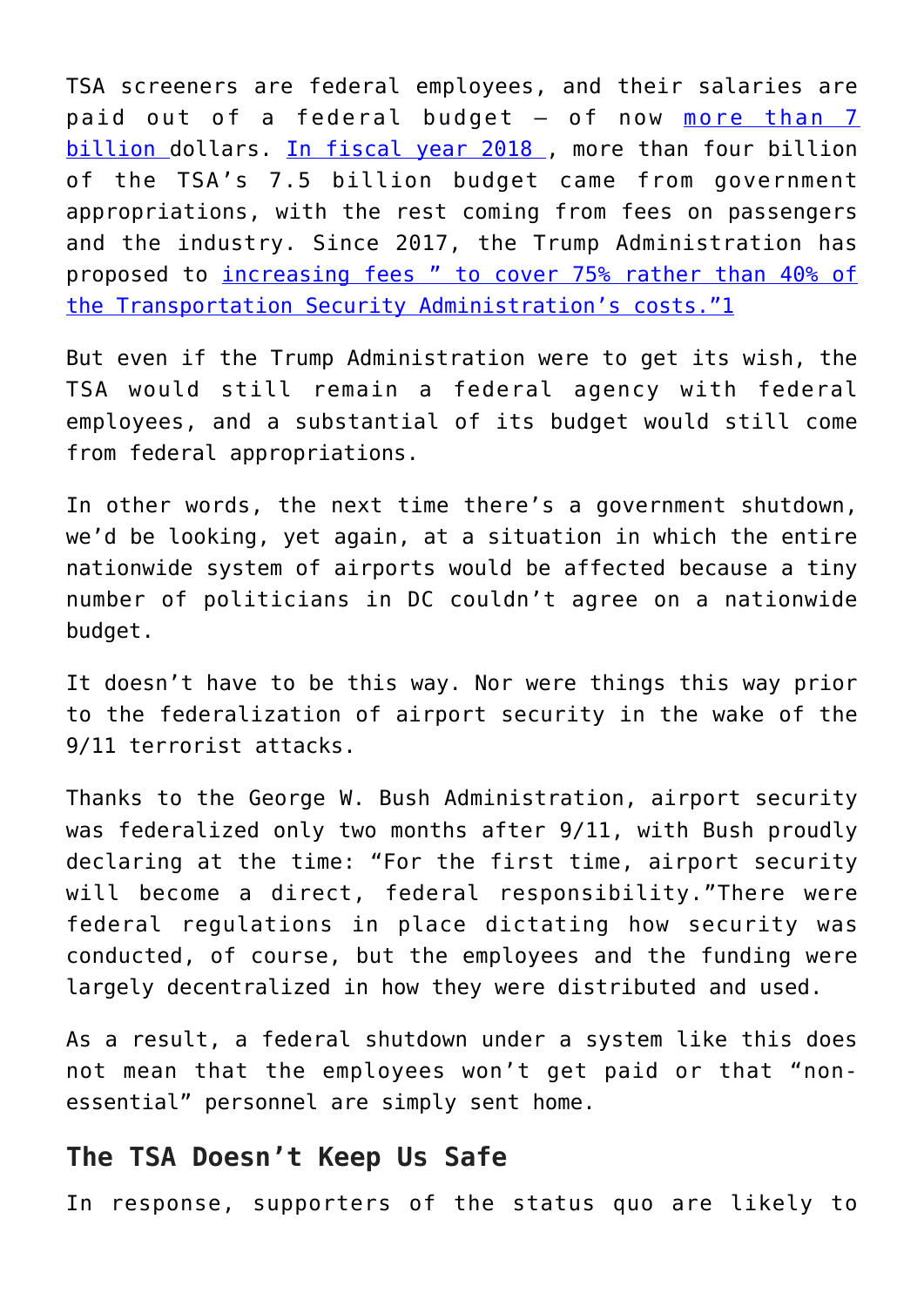respond that the TSA "keeps us safe" and only a federalized version of airport security can work.

Unfortunately, for them, there is no evidence to support this position.

First of all, that there has been no serious and successful terrorist hijacking since 9/11 does not prove the effectiveness of the TSA. After all, the creation of the TSA is just one change since 9/11.

Indeed, 9/11-style hijackings were obsolete by the afternoon of September 11, 2001. Their success rested largely on the fact that the airline industry and FAA regulators adhered to a policy of compliance when it came to hijackers. As a report from Stratfor [notes](https://worldview.stratfor.com/article/remembering-lessons-911) :

*Before 9/11, aircraft crews were trained not to resist hijackers but to comply with their instructions in an effort to calm the situation and land the plane. Once the aircraft was on the ground, hijackers would then either surrender or be killed by an aircraft entry team. The Federal Aviation Administration never dreamed that terrorists would commandeer an aircraft with the intent to use it as a weapon. Aware of this, the 9/11 attackers simply had to pretend to be typical hijackers to gain the crews' cooperation and take control of the aircrafts.*

## A compliance of policy will never be used again:

*But the advantage Mohammed [Atta] gained by shifting the hijacking paradigm was short-lived, as evidenced by the events that unfolded that morning aboard the fourth aircraft: United Airlines Flight 93.*

*The attackers who targeted the plane did not account for the fact that its passengers and crew were able to use their cellphones to talk to people on the ground. When they learned*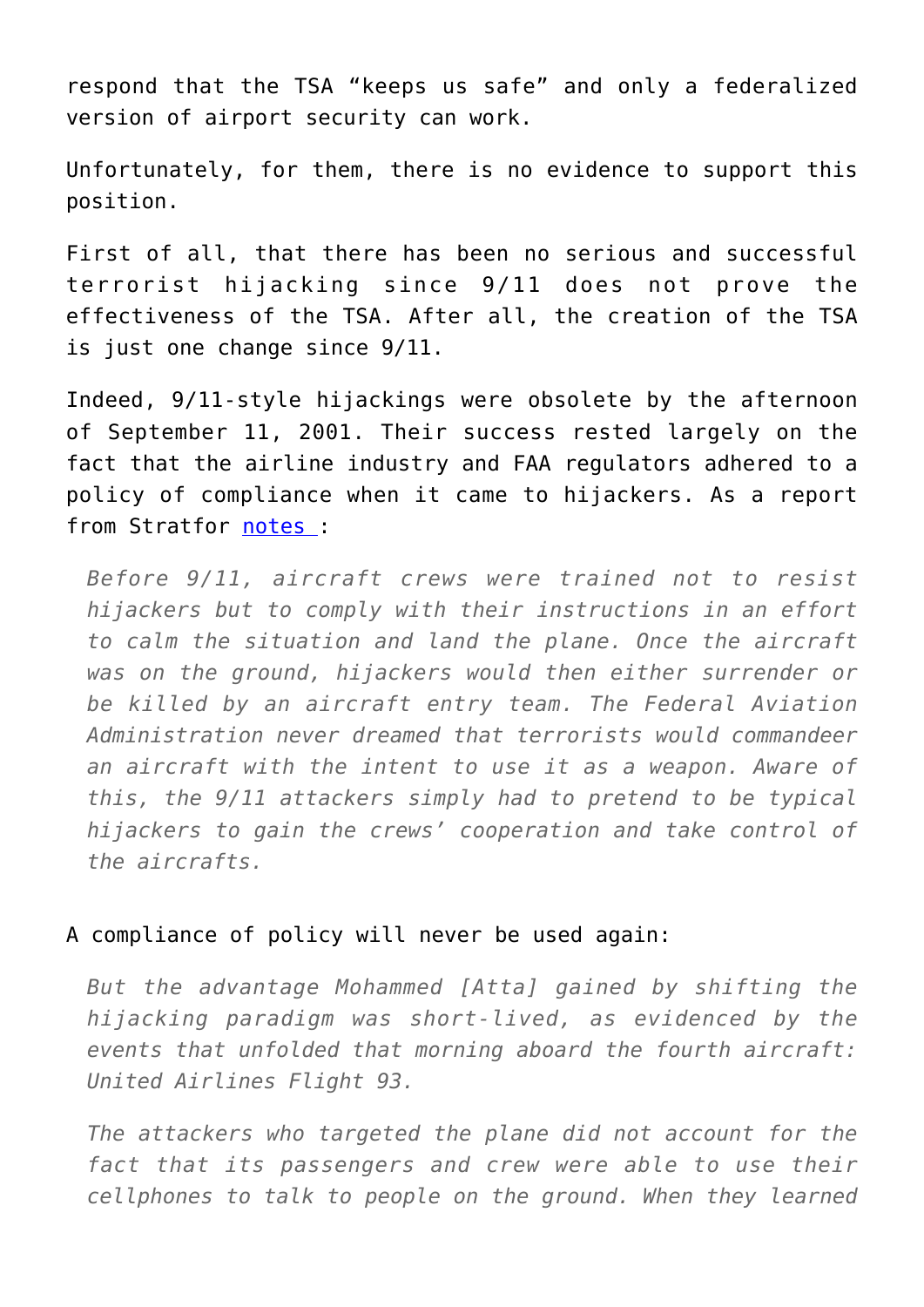*what had happened to the three other aircraft, they revolted and forced the hijackers to crash the plane before it could be used to target the U.S. Capitol.*

In other words, a major reason that there haven't been any 9/11-type hijackings since 9/11 is that terrorists know people will react in a completely different way to a potential hijacking.

In the case of Flight 93, the hijackers only got as far as they did because the crew and passengers *initially* complied. Once the truth was learned, the situation changed dramatically. Now that 9/11 is common knowledge, not even initial compliance could be expected from terrorists.

Other factors include the placement of air marshals on some planes, and better security for cockpits.

The maintenance of an an enormous corps of federally employed TSA employees has nothing to do with any of these factors.

And then there is the research which shows that the TSA has a 95-percent failure rate in detecting efforts by terrorists to place weapons on commercial flights. Dylan Matthews [wrote](https://www.vox.com/2016/5/17/11687014/tsa-against-airport-security) [at](https://www.vox.com/2016/5/17/11687014/tsa-against-airport-security) *[Vox](https://www.vox.com/2016/5/17/11687014/tsa-against-airport-security)* [in 2016](https://www.vox.com/2016/5/17/11687014/tsa-against-airport-security):

*The TSA is hard to evaluate largely because it's attempting to solve a non-problem. Despite some very notable cases, airplane hijackings and bombings are quite rare. There aren't that many attempts, and there are even fewer successes. That makes it hard to judge if the TSA is working properly — if no one tries to do a liquid-based attack, then we don't know if the 3-ounce liquid rule prevents such attacks.*

*So Homeland Security officials looking to evaluate the agency had a clever idea: They pretended to be terrorists, and tried to smuggle guns and bombs onto planes 70 different times. And [67 of those times, the Red Team succeeded.](http://abcnews.go.com/US/exclusive-undercover-dhs-tests-find-widespread-security-failures/story?id=31434881) Their weapons*